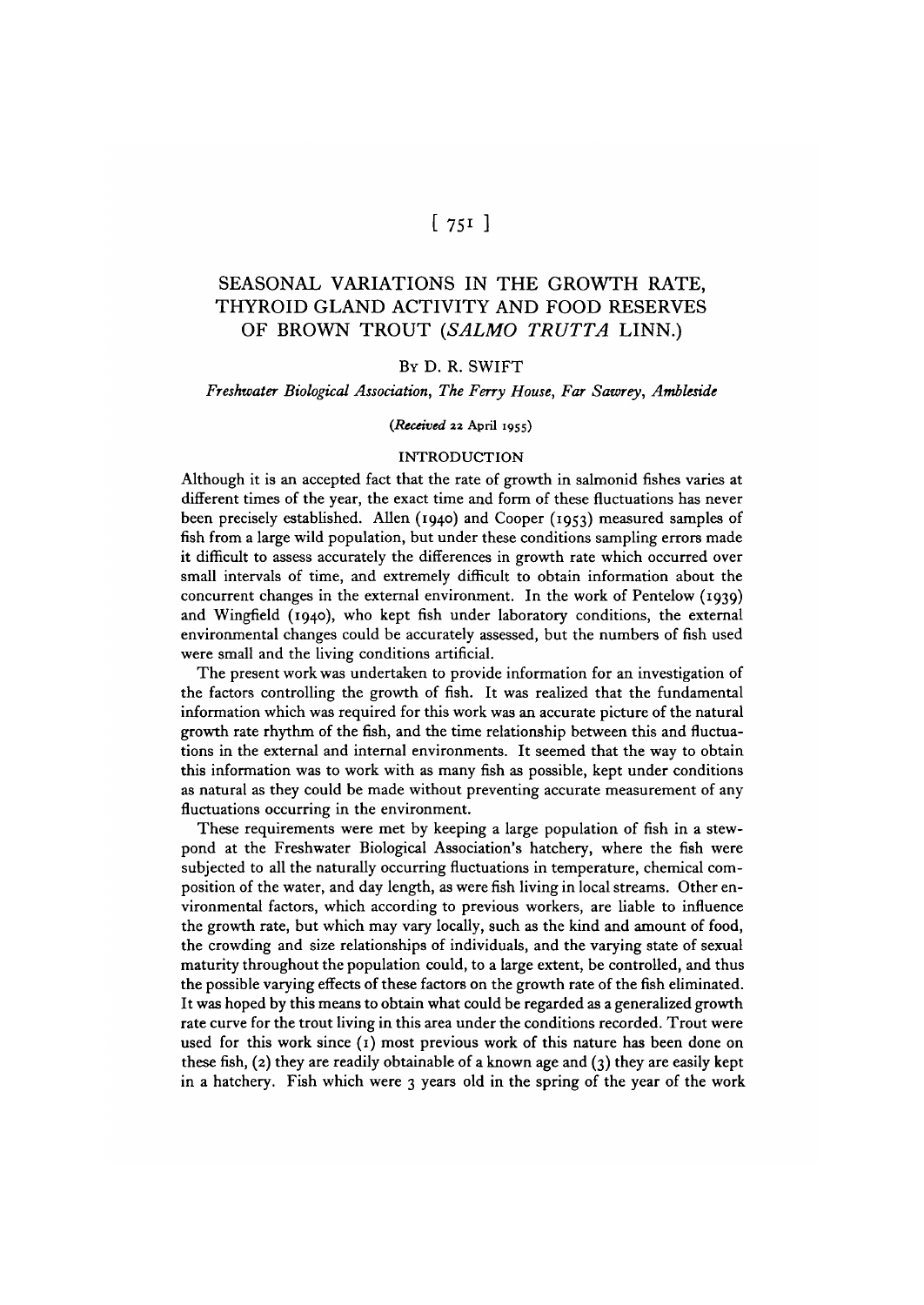were used, thus enabling information to be obtained on the maturing of the gonads.

In order to obtain a guide to the seasonal changes occurring in the internal environment, a study of the fluctuations of the food reserves of these fish, obtained by investigating the protein, water, fat and glycogen content of the muscle, liver, gut wall and gonad was undertaken.

The role played by the thyroid gland in teleost metabolism has been the subject of many workers' attention. The control of the metabolic activity by the thyroid in mammals is well known, and many workers have tried to demonstrate a similar control in fish. This work has been reviewed by Hoar (1951) and Lyn & Wachowski (1951). All workers had negative results with the exception of Smith & Matthews (1948), who, using extracts of parrot fish thyroid, induced an increase in oxygen consumption in *Bathystoma.* The work of Lieber (1936) on *Misgurnis fossilis,* Hoar (1939) on the salmon and Buchmann (1940) on the herring showed that it was reasonable to expect that the thyroid of the trout would vary seasonally in its activity. Recently, Barrington & Matty (1954) have demonstrated seasonal variations in the thyroid gland of the minnow. The methods used by previous workers to estimate the activity of the thyroid gland have either depended on histological techniques (Hoar, 1939; Buchmann, 1940), or on measurement of the amount of iodine in the blood of the fish (Fontaine & Leloup, 1952). Of these methods that of Fontaine and his co-workers is probably the better as it is felt, in agreement with Carter (1933), that 'neither the size nor the histological appearance of a gland is necessarily correlated with the amount of secretion which it is pouring into the circulation', recently Fontaine (1953) has expressed a similar opinion. It was felt that it would be useful if some estimation of the seasonal changes in the activity of the thyroid gland of the trout could be obtained and it was decided to try, if possible, to estimate the rate of turnover of iodine in the gland, by injecting radioactive iodine, Matthews (1947), La Roche (1950), Olivereau (1952) and Berg  $\&$ Gorbman (1953) having shown that the teleost thyroid will concentrate the isotope. Radioactive iodine has been used by many workers to measure the activity of the thyroid, the principal technique being to kill the animal at a known time after injection and excise the thyroid gland for estimation of the amount of isotope iodine in it. The gland in teleosts is a diffuse organ closely associated with other tissue, and it is therefore impossible to dissect out a whole gland from these animals. In clinical research on cases of thyroid malfunction the iodine concentrated by the gland has been measured *in vivo* by a counter tube held against the neck. It was decided to adapt this method for estimating the thyroid activity of the fish. Since this work was started Myant (1953) has used a similar method to investigate the thyroid activity of the rabbit.

#### METHODS

#### *Section* 1. *Growth rate*

A population of 250 3-year-old hatchery-reared brown trout were kept in two stewponds each of 12-5 kilolitres capacity and were fed to satiation on a mixture of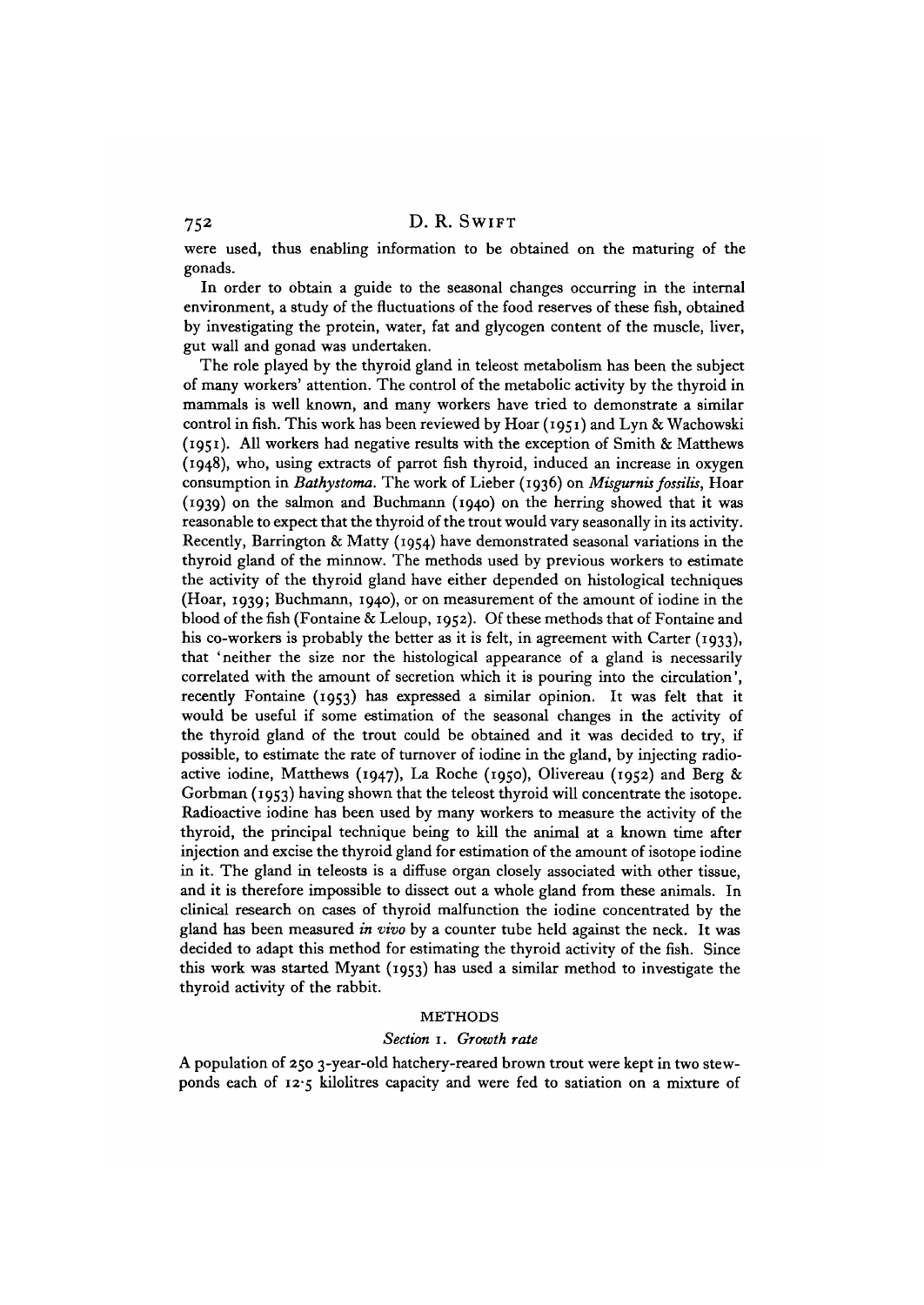minced liver and 'Dog-e-Tox' dog food. At monthly intervals a random sample of fifty fish was withdrawn from the ponds with a seine net, the fish were anaesthetized in a 2 % solution of urethane, were measured to the nearest millimetre to the fork of the tail and returned to the ponds.

To overcome the possible error in these results caused by a steadily decreasing population, due to sampling for other investigations and what was afterwards considered to be an insufficient feeding level, the work was repeated in 1954, using a population of 100 3-year-old hatchery-reared fish kept in one pond. Each month all the fish were separately measured as before and also weighed to the nearest gram. For the purpose of calculating the mean length, the fish lengths were arranged in groups to the nearest centimetre and the specific growth rate calculated from the formula  $\frac{\ln L_2 - \ln L_1}{T_2 - T_1}$  × 100, *T* being calculated in weeks. The specific growth rate

in weight was calculated in a similar fashion.

### *Section* 2. *Tissue analysis*

At monthly intervals a random sample of 9 fish was taken from the ponds and brought to the laboratory; each fish was separately and similarly dealt with. The fish was killed by a blow on the head, weighed and measured, the abdomen was opened and the liver, gonads and gut removed, the gut was emptied and all the organs weighed to the nearest o. I g. A sample of muscle was taken from a standard position in the shoulder of the fish. Each organ was separately treated, being frozen with liquid oxygen in a mortar and then ground to a fine powder with a pestle. Samples of the powdered tissue were taken for estimation of total water, protein, fat and glycogen.

#### *Water content*

About 500 mg. of tissue were heated at ioo° C. in a hot-air oven to a constant weight. The difference between the initial and final weights giving the amount of water present.

#### *Protein content*

Protein was estimated by the micro-Kjeldahl method. The dried tissue from the total water estimation was dissolved in a known volume of sulphuric acid and aliquots of the solution were taken and heated in a digestion flask with a pinch of catalyst (Chibnall, Rees & Williams, 1943). The cooled digest was washed with distilled water into a Markham micro-Kjeldahl distillation apparatus, and 10 ml. of 40 % sodium hydroxide solution were added. The ammonia distilled over was trapped in a  $2\%$  boric acid solution and was estimated by titration with o $\cdot$ OIN hydrochloric acid, using as indicator a solution containing 0-02 % methyl red and  $o \cdot 1$ % brom cresol green. The amount of protein in the original samples was calculated from the nitrogen content using a factor of 6-25.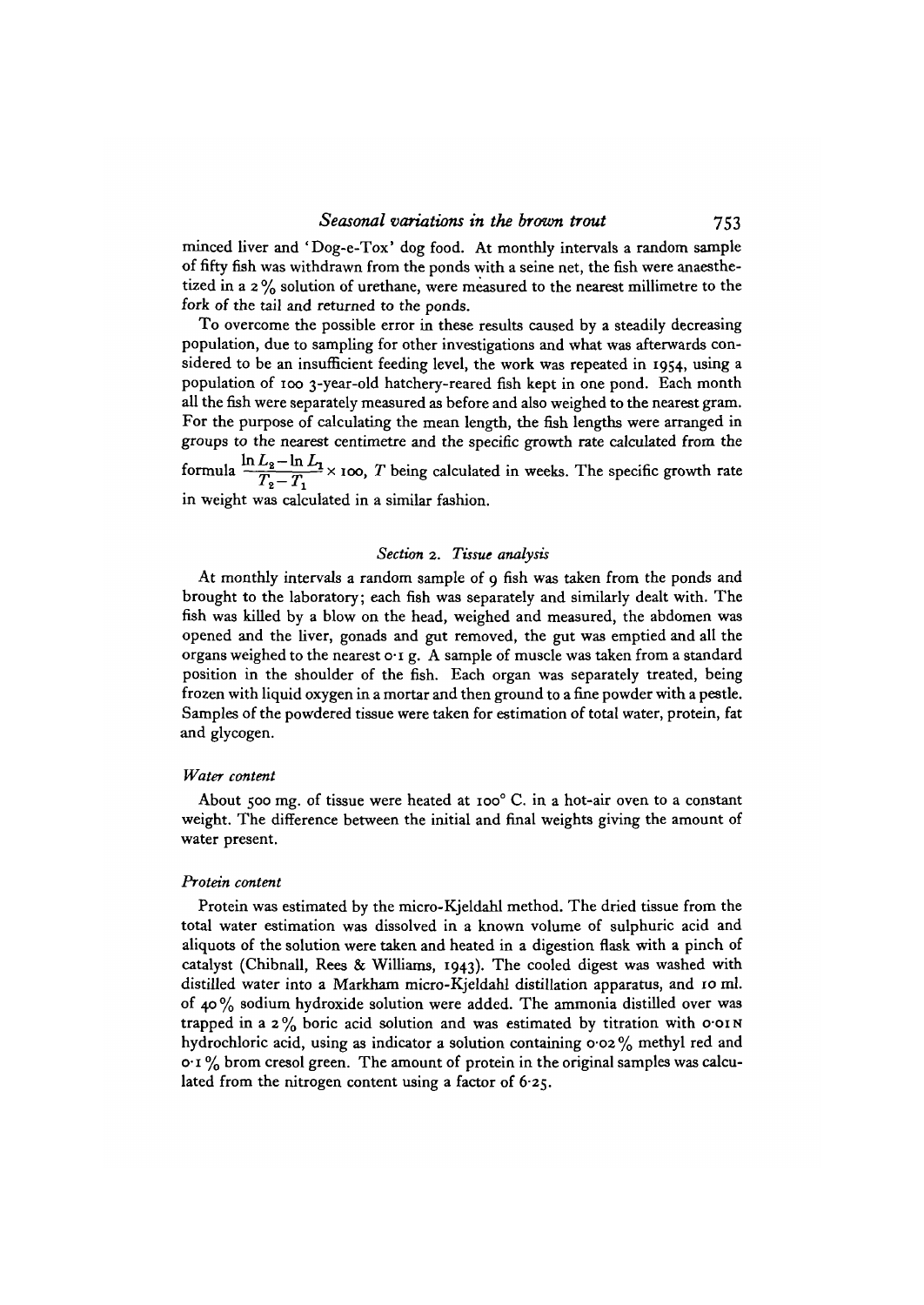#### *Fat content*

About 500 mg. of tissue were placed in a 100 ml. flask with 50 ml. of 3:1 ethyl alcohol: ethyl ether mixture; the flask was refluxed for 3 hr. in a water-bath at  $70^{\circ}$  C. The tissue was then filtered off by a Whatman no. 1 filter-paper and the filtrate evaporated to dryness under reduced pressure in a water-bath at  $50^{\circ}$  C. The residue after evaporation was re-extracted with 15 ml. of petroleum ether b.p. 70-80° C. for 10 min. at 50° C, the extract being then washed through the original filter-paper with more petroleum ether into a 30 ml. beaker. Finally the petroleum ether was evaporated off in a water-bath at 50° C., and the residue, regarded as fat, was estimated by a weight difference, final traces of solvent being previously expelled in a vacuum desiccator containing calcium chloride and paraffin wax.

#### *Glycogen content*

Glycogen was seperated using the method of Good, Kramer & Somogyi (1933). Between 10 and 500 mg. of tissue were placed in a 15 ml. round-bottomed Pyrex centrifuge tube and 2 ml. of 30 % potassium hydroxide added. The approximate amount of tissue taken varied with the type of tissue, so that the amounts of sugar to be estimated were kept roughly within the same limits; thus about 10 mg. of liver and about 500 mg. of muscle were used. The tubes were placed in boiling water until the tissue was dissolved, and after partial cooling the glycogen was precipitated by the addition of 2.2 ml. of 95  $\%$  ethyl alcohol. The mixture, after being heated to boiling-point in a water-bath, was cooled and then centrifuged, the supernatant decanted off, and the tube inverted over filter-paper to drain. The remaining alcohol was expelled by placing the tube in a boiling-water bath. The glycogen was hydrolysed with 2 ml. of N sulphuric acid by heating in boiling water for 3 hr. The cooled solution was neutralized with N sodium carbonate and aliquots were taken for sugar estimation. The reagent described by Somogyi (1937) was used to determine the amount of sugar present, the excess iodine being titrated with  $0.005N$ sodium thiosulphate. The glycogen content was calculated from the glucose by using the factor  $1.11$ .

#### *Thyroid activity*

Nine fish were taken at monthly intervals from the population at the hatchery and brought to the laboratory. Each fish in turn was anaesthetized in a  $2\%$  solution of urethane, marked by clipping a fin, weighed, and injected intraperitoneally via the anus, with a carrier-free solution of <sup>181</sup>I. The amount injected was such that each fish received approximately  $\sigma \cdot \mu c$ ./g. of fish. The fish were then returned to the hatchery.

At 6, 24, 48 and 72 hr. after injection the fish were brought to the laboratory, anaesthetized with urethane and placed over a lead shielded end-window type Geiger-Muller tube (G.E.C. type G.M.4). The fish was placed with the thyroid area over the end window (Fig. 1) and left in place for the duration of a thousand counts or 1 min., whichever was the shorter. After counting the fish were allowed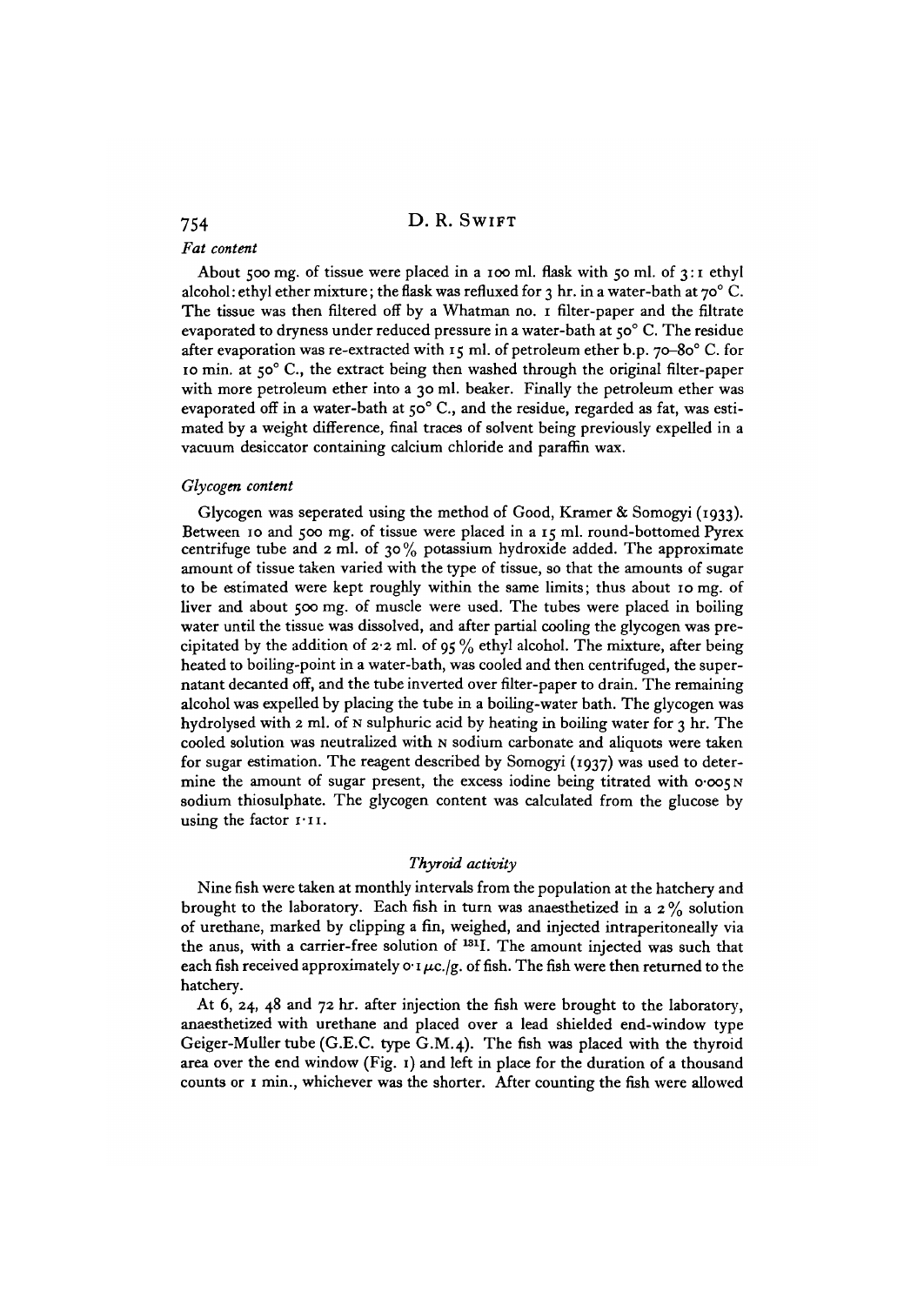to recover in running water and then returned to the hatchery. The results, recorded as counts per minute, corrected for the background count and the natural decay of the isotope, were plotted on a logarithmic scale against the time after injection of the fish. The regression coefficient, expressing the slope of the line fitted to these points, was taken as the index of thyroid activity.



Fig. i. Section through the lead castle showing the relative positions of the experimental fish and the Geiger-Muller tube (A).

The average monthly temperature of the hatchery water was calculated from a daily evening and morning measurement. Day length was calculated as a monthly average of the day lengths recorded by a Moll thermopile on a Cambridge recorder (threshold value 0.004 cal./cm.<sup>2</sup>/min.).

### RESULTS

The specific growth rate during 1954 (Fig. 2) follows the same general outline as that shown by the results for 1953 (Fig. 3). The 1954 results, however, are perhaps the more accurate ones as the 1953 curve is based on samples of fifty fish from a population which was steadily decreasing as monthly samples were taken for other work. That the fish were more intensively fed during 1954 than in 1953 is reflected in the greatly increased growth rate, but both curves are essentially the same in character. During the winter the fish grew very slowly, the specific growth rate in weight for this period (Fig. 4) reveals that the fish actually lost weight in January and February. In the spring the rate increased to reach a peak towards the end of April and then fell during May and June, increased to a new peak in August and decreased during autumn to the low winter level. A comparison of Figs. 2 and 4 shows that the specific growth rate in weight varies seasonally in a similar manner to that of length always, however, preceding it, thus the summer minimum period of growth in weight occurs during May.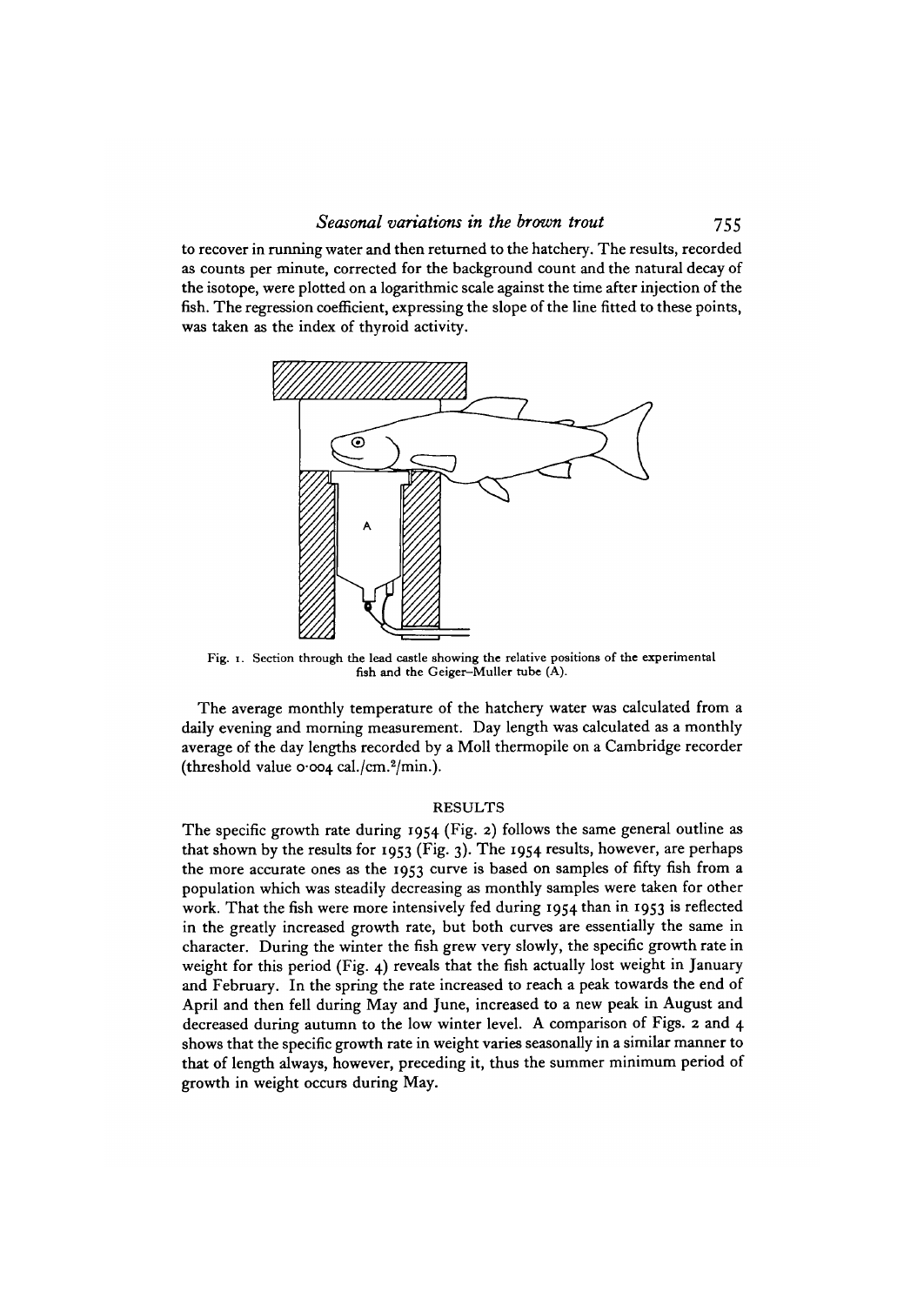The tissue analysis results are given in Table i. The muscle and liver, apart from the liver glycogen content of the females which decreased in autumn, remained remarkably constant throughout the year. This is in marked contrast to the herring,



Fig. 2. The seasonal variations of specific growth rate in length during 1954. The growth rate is expressed as the percentage increase per week calculated from the formula  $\frac{m_1\ldots n_{-1}}{T_1-T_1} \times \infty$ .<br>The results were obtained by measuring the whole of the population.



Fig. 3. The seasonal variations of specific growth rate in length during 1953. The growth rate is expressed as the percentage increase per week calculated from the formula  $\frac{\ln L_1 - \ln L_1}{T - T} \times 100$ . expressed as the percentage increase per week calculated from the formula  $T_{1}-T_{1}$ The results were obtained by measuring random samples of 50 fish.

the muscle and liver of which, according to Channon & El Saby (1932), vary seasonally in their fat contents and would seem to act as food reserve stores. The gut wall of the trout, the fat content of which varied considerably over the year, is the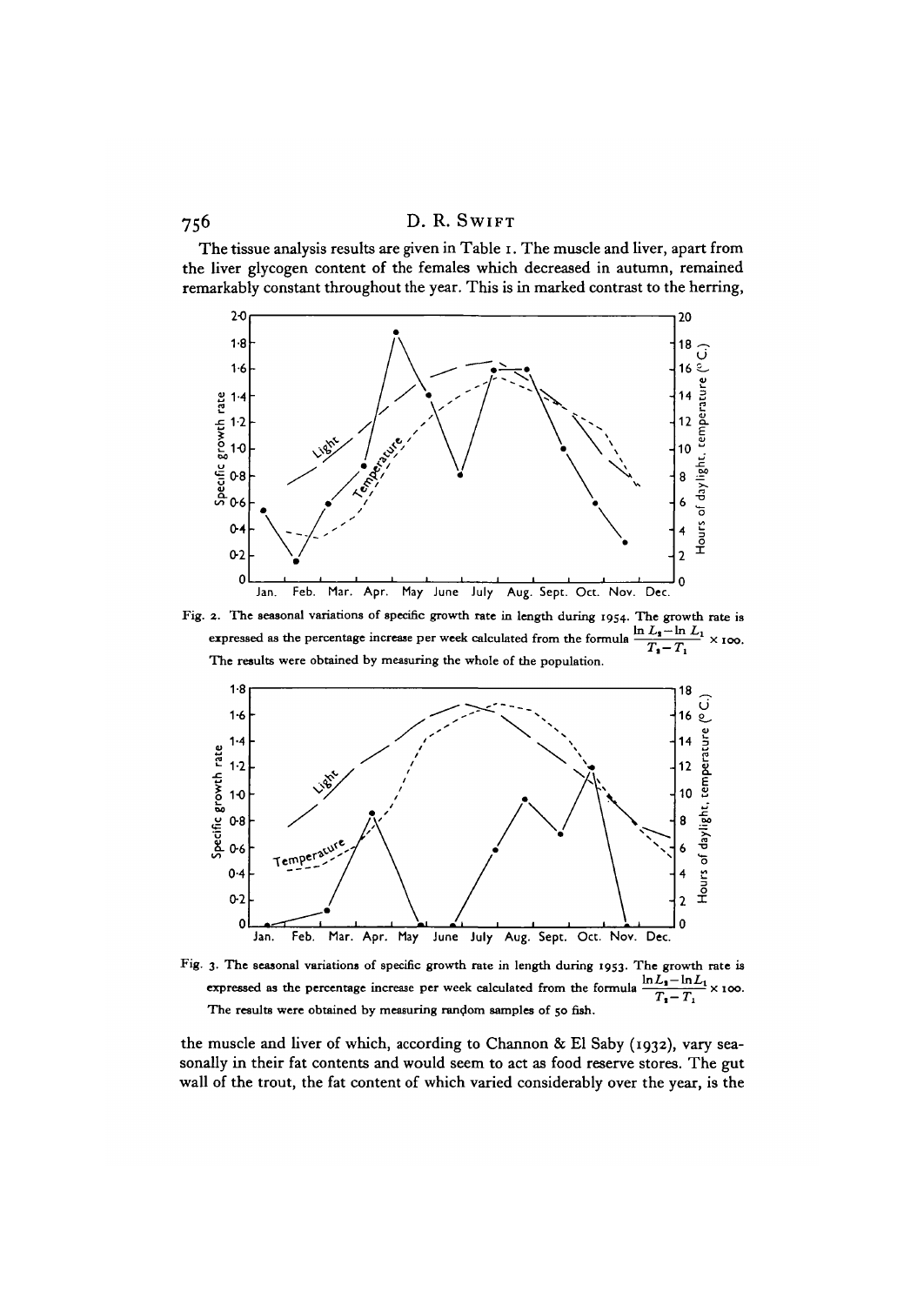principal storage organ for fat which is the main food reserve of these fish. The immature fish in the autumn of 1951 had a fat content of about 12  $\%$  by weight (Table 1), during the winter this rose to about 20%. This winter increase in reserves was probably due to the unnaturally abundant food in the hatchery. During the spring and early summer the fat reserves decreased to about  $15\%$  in June, then increased very rapidly to a peak of  $23\%$  in July. Throughout the late summer and early autumn they were heavily drawn upon so that by October they had decreased in the now ripe fish to a very low level of  $5\%$ . Glycogen was detected in small amounts in the gut, muscle and gonad indicating that this compound is not stored there. The maturation of the gonads commenced during June in the females, and a little



Fig. 4. The seasonal variations of specific growth rate in weight during 1954. The growth rate is<br>
approximately as the parameters increase par weak coloulated from the formula  $\frac{\ln W_1 - \ln W_1}{\ln W_2} \times 100$ expressed as the percentage increase per week calculated from the formula  $\frac{\ln n_1 - \ln n_1}{T_1 - T_1} \times 100$ . The results were obtained by measuring the whole of the population.

later in the males (Table 1). Ripening proceeded steadily until completion in September and October. The protein content rose  $16\%$  in the ovary and  $10\%$  in the testis, and the ovary fat level rose  $3\%$ . In both the gonad and gut the water content varied inversely with the fat and protein.

When isotope iodine is injected into a fish it enters the blood stream and then it is excreted by the kidneys and gut, or else it is trapped by the thyroid. On entering the thyroid the isotope iodine is probably very quickly distributed throughout the gland, so that some of the isotope may be immediately secreted in organic combination. However, it seems certain that more isotope iodine will, at this stage, be entering than leaving the gland and so a peak concentration of isotope in the gland is reached. After this peak has been reached the isotope content of the gland falls, showing that the rate of secretion in organic combination must now exceed the rate of uptake of isotope from the blood, some isotope presumably returning to the gland in inorganic form after being split from its organic combination. Thus the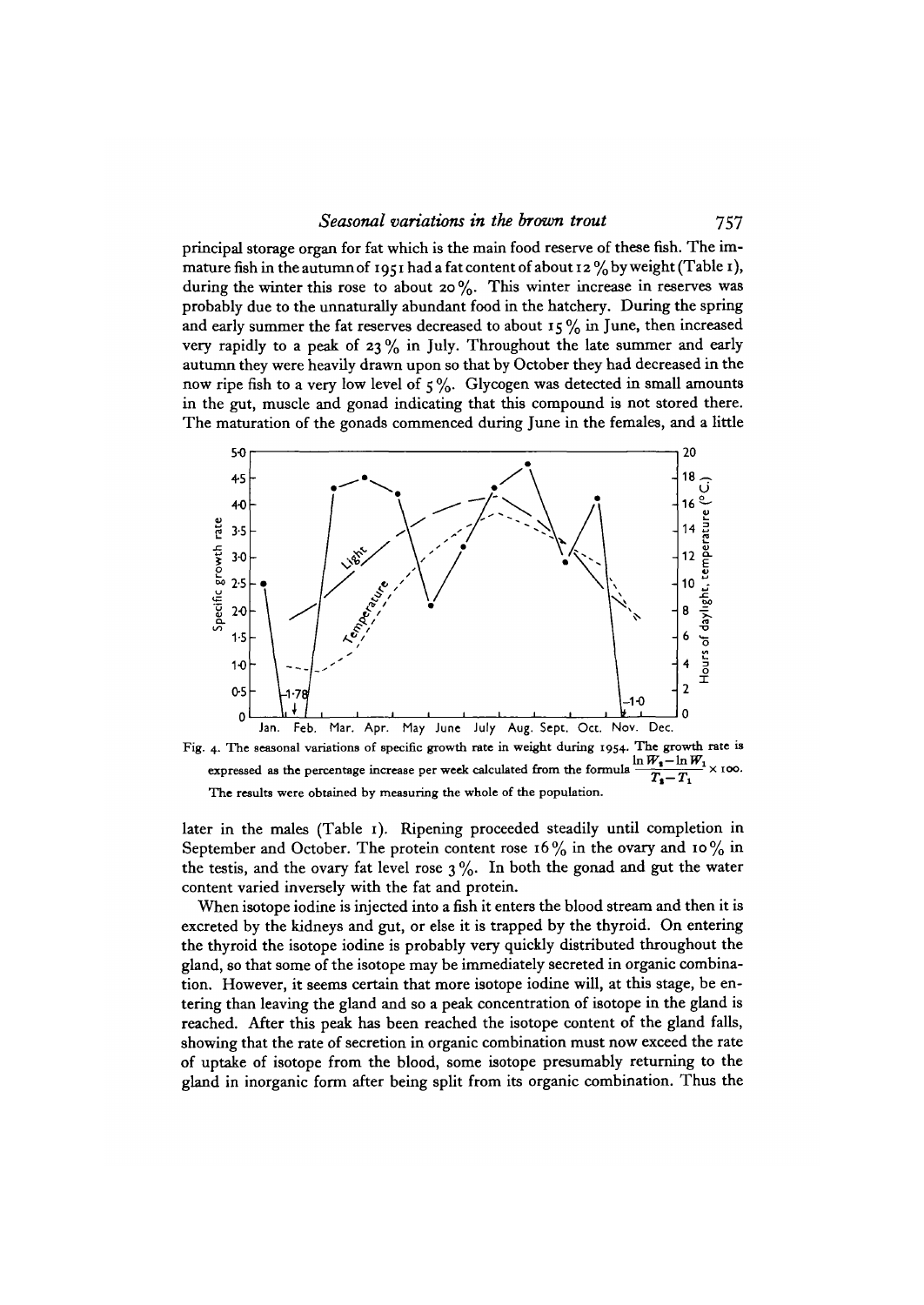D. R. SWIFT

| December         | 79.1.61         | 9.49                                                                                                                                                                                                                                                                                                                           | $\widehat{\mathcal{S}}$ | $6.68$<br>$6.29$                                                    |                                   | $\begin{smallmatrix} 6 & 4 & 0 \\ 2 & 5 & 0 \\ 0 & 0 & 0 \\ 0 & 0 & 0 \end{smallmatrix}$ | 77.9(8)                                                                                                                                                                                                                                                                                                       | 14.2(8)                                                               | $\ddot{ }$                   | $6.1(0)$<br>$6.3(0)$            | $\hat{\mathbf{e}}$                                                               | $\widehat{\mathcal{S}}$<br>76.8 | ەّ                                                                 | $\begin{array}{c} 14.9 \\ 0.3 \\ 5.1 \\ 6) \end{array}$ |                                                                                     | $0.4$<br>$0.55$<br>$0.52$                                                           | $78.5(6)$ <sup>3</sup>                                             | ම<br>$\frac{32.56}{0.56}$                               | $\frac{3.0}{0.7}$ (6)<br>46<br>77                             | 0.94(8)                                                                     |                                                                                                                                                         |
|------------------|-----------------|--------------------------------------------------------------------------------------------------------------------------------------------------------------------------------------------------------------------------------------------------------------------------------------------------------------------------------|-------------------------|---------------------------------------------------------------------|-----------------------------------|------------------------------------------------------------------------------------------|---------------------------------------------------------------------------------------------------------------------------------------------------------------------------------------------------------------------------------------------------------------------------------------------------------------|-----------------------------------------------------------------------|------------------------------|---------------------------------|----------------------------------------------------------------------------------|---------------------------------|--------------------------------------------------------------------|---------------------------------------------------------|-------------------------------------------------------------------------------------|-------------------------------------------------------------------------------------|--------------------------------------------------------------------|---------------------------------------------------------|---------------------------------------------------------------|-----------------------------------------------------------------------------|---------------------------------------------------------------------------------------------------------------------------------------------------------|
| October          | ତି<br>79.2      | $\begin{pmatrix} 6 & 4 \\ 18 & 0 \\ 0 & 7 \end{pmatrix}$                                                                                                                                                                                                                                                                       |                         | 2.3(9)                                                              |                                   | $\frac{6.5}{3.04}$                                                                       | $75.8 (9, 1.9)(9, 1.9)(9)$<br>1.9 (9)                                                                                                                                                                                                                                                                         |                                                                       |                              |                                 | $\odot$<br>$\begin{matrix}6 & 0 \\ 0 & 0 \\ 0 & 0 \\ 0 & 0 \end{matrix}$         | 76.8(9)                         | c.o                                                                |                                                         | ۴о<br>$\frac{13.5}{0.3}$<br>$\frac{9}{0.3}$<br>$\frac{3}{0}$<br>$\frac{3}{0}$<br>O+ | $7.9(6)$<br>$1.5$<br>유민                                                             | ್ಲಲ್ಲೊ<br>ಅಲ್ಲಿ<br>$78.3(6)$<br>$1.5$                              | $\widehat{\mathbf{e}}$<br>2.05                          | 2.7(4)<br>9999999999777                                       | $\cos(5)$                                                                   |                                                                                                                                                         |
| September        |                 | $78.4$ (9)<br>$9.3$ (9)<br>$9.4$ (9)<br>$9.3$ (9)<br>$9.3$ (9)                                                                                                                                                                                                                                                                 |                         |                                                                     | $\ddot{\circ}$                    | 6.52(0)                                                                                  | $\widehat{\circ}$<br>72.3                                                                                                                                                                                                                                                                                     | $(6)$ o $51$<br>$\ddot{\circ}$                                        |                              | $\frac{6}{25}$<br>$\frac{2}{2}$ | 0.02(8)<br>$\ddot{\circ}$                                                        | 77.2(9)                         | 14.4(9)                                                            |                                                         | ۴0<br>$\widehat{\circ}$<br>ဝတ္ ဗို<br>၁ <del>ပု</del> ံ ဝ<br>О+                     | $\widehat{\mathfrak{S}}$<br>in 0<br>0 0<br>8.38                                     | $\widehat{\mathfrak{S}}$<br>$\frac{5}{3}$                          | $\widehat{\varepsilon}$<br>$17.4$<br>$7.79$             | $\widehat{\mathfrak{S}}$<br>$\frac{1}{2}$                     | $\cos(6)$                                                                   | * The figure in brackets indicates the number of samples taken; where this is less than three all the results are given<br>+ Stendard error of the mean |
| July             | 77.2(9)         | $\frac{4}{5}$                                                                                                                                                                                                                                                                                                                  |                         | $\begin{pmatrix} 6 & 2 & 2 \\ 2 & 2 & 6 \\ 6 & 2 & 6 \end{pmatrix}$ | $\frac{6 \cdot 2}{6 \cdot 2}$ (9) | $\frac{4}{3}$                                                                            | $\widehat{\circ}$<br>61.8                                                                                                                                                                                                                                                                                     | 2.6                                                                   | $\frac{13 \cdot 2 (9)}{0.6}$ | $(6)$ $\frac{2.2}{5.2}$         | $\frac{1}{2}$                                                                    | 75.4(9)                         | $\dot{\bullet}$                                                    |                                                         | $\begin{array}{c} 157(9) \\ 0 \\ 57(9) \\ 58(9) \end{array}$                        | $5.5(9)$<br>$1.4$                                                                   | 5288552<br>528852<br>$\widehat{\mathbf{e}}$<br>О+<br>$76.1$<br>2.7 | $\widehat{\mathbf{e}}$<br><b>Le.91</b><br>$\frac{5}{1}$ | 2.1<br>$\frac{1}{2}$<br>$\widehat{\epsilon}$<br>$\frac{5}{1}$ | $e^{i\theta}$<br>0.00                                                       |                                                                                                                                                         |
| June             |                 | $\begin{pmatrix} 6 & 3 & 6 \\ 0 & 3 & 6 \\ 0 & 0 & 1.6 \end{pmatrix}$                                                                                                                                                                                                                                                          | $\overline{\mathbf{c}}$ | $2.3(9)$<br>$0.2$                                                   |                                   | (2) 1.0                                                                                  | (69, 89)                                                                                                                                                                                                                                                                                                      | $\frac{1}{2}$                                                         | $143(9)$<br>$11$             | (6)9.71                         | 0.02(9)<br>2.5                                                                   |                                 | $(6)$<br>$2,00$<br>$(6)$<br>$1,64$                                 |                                                         |                                                                                     | $\frac{1}{1}$ $\frac{1}{7}$ $\frac{6}{7}$ $\frac{6}{7}$ $\frac{6}{7}$ $\frac{6}{7}$ | 84.3(7)                                                            | $\frac{12.7}{1.8}$ (7)                                  | $\frac{4.5}{0.2}$                                             | $\frac{8}{10}$                                                              |                                                                                                                                                         |
| April            |                 | $777(6)$<br>$0.55(6)$<br>$0.32(6)$                                                                                                                                                                                                                                                                                             |                         | 2.7(8)                                                              |                                   | ်<br>၁၁၀<br>၁၁၁<br>၁၁၁                                                                   | 68.2(6)                                                                                                                                                                                                                                                                                                       | 13.7(6)<br>$\frac{6}{5}$                                              | $\frac{6}{1}$                | 14.4(9)                         | $\overline{6}$ ( $\overline{6}$ )<br>2.3                                         |                                 | $76.5(6)$<br>$9.5.94$                                              | $\frac{3}{4}$                                           | $\widehat{\circ}$                                                                   | $\widehat{\circ}$<br>a<br>0 ii 0<br>0 ii 0                                          | $82.4 (5)$<br>1.9                                                  | ම<br>$\frac{6}{5}$ $\frac{1}{1}$                        | ତି<br>3.4                                                     | $60 + 60$                                                                   |                                                                                                                                                         |
| March            | 80.0 (8)        | $17.8$ (8)                                                                                                                                                                                                                                                                                                                     |                         |                                                                     |                                   | ္<br>၁၄<br>၁၄၁၄<br>၁၀၀၀                                                                  | (2)1.89                                                                                                                                                                                                                                                                                                       | $x_1^2$<br>$x_2^3$<br>$x_3^3$<br>$x_4^3$<br>$x_5^3$<br>$x_6$<br>$x_7$ |                              |                                 | $\hat{e}$                                                                        | 76.1 (8)                        | $\begin{array}{c} 0.74 \\ 0.3 \\ 0.173 \end{array}$                |                                                         | $5^\circ$ (8)                                                                       | ⊛<br>$\frac{0}{4}$ $\frac{\infty}{6}$                                               | ⊛<br>$86.2$<br>1.98                                                | $\frac{10.06}{1.1}$                                     | 2.4(5)                                                        | $\cos(8)$                                                                   |                                                                                                                                                         |
| February         |                 |                                                                                                                                                                                                                                                                                                                                |                         |                                                                     |                                   |                                                                                          | 64.4(8)                                                                                                                                                                                                                                                                                                       | $\frac{2 \cdot 2}{11 \cdot 8}$ (8)                                    |                              |                                 | $\begin{pmatrix} 0 & 1 & 0 \\ 0 & 0 & 1 \\ 0 & 0 & 0 \\ 0 & 0 & 0 \end{pmatrix}$ | ම                               | ම                                                                  |                                                         | ම                                                                                   | ૭<br>vo vo vo v v<br>Obrtitus do                                                    | 83.6(5)                                                            | 11.8 <sub>5</sub>                                       | $\frac{3.6}{3.6}$                                             | ٥٥                                                                          |                                                                                                                                                         |
| January          | ଇ               | ୕ୖୖ<br>$\frac{1}{8}$<br>$\frac{1}{8}$<br>$\frac{1}{8}$<br>$\frac{1}{8}$                                                                                                                                                                                                                                                        |                         | $\widehat{\mathcal{F}}$                                             |                                   | ୕ୖ୶<br>$5.478$<br>$7.78$<br>$7.78$                                                       | $\widehat{\mathbf{e}}$<br>$\hat{e}$ - $\vec{a}$ , $\vec{e}$ , $\vec{e}$ , $\vec{e}$                                                                                                                                                                                                                           | তি                                                                    |                              | ্দি                             | $\widehat{\mathcal{S}}$                                                          | ৣ                               | €                                                                  |                                                         | লি                                                                                  | ଼ିକ<br>5.94040969                                                                   | নি<br>86.5                                                         | $10740$<br>$10740$                                      |                                                               | $\begin{smallmatrix} 0 & 0 & 0 \\ 0 & 0 & 0 \\ 0 & 0 & 0 \end{smallmatrix}$ |                                                                                                                                                         |
| October November |                 | $\begin{bmatrix} 6 & 6 & 6 \\ 1 & 1 & 1 & 6 \\ 1 & 1 & 1 & 6 \\ 1 & 1 & 1 & 6 \\ 1 & 1 & 1 & 8 \\ 1 & 1 & 1 & 8 \\ 1 & 1 & 1 & 8 \\ 1 & 1 & 1 & 8 \\ 1 & 1 & 1 & 8 \\ 1 & 1 & 1 & 8 \\ 1 & 1 & 1 & 8 \\ 1 & 1 & 1 & 9 \\ 1 & 1 & 1 & 1 & 8 \\ 1 & 1 & 1 & 1 & 8 \\ 1 & 1 & 1 & 1 & 8 \\ 1 & 1 & 1 & 1 & 8 \\ 1 & 1 & 1 & 1 & $ |                         |                                                                     |                                   |                                                                                          |                                                                                                                                                                                                                                                                                                               |                                                                       |                              |                                 |                                                                                  |                                 |                                                                    |                                                         |                                                                                     | $(3, 3, 5)$<br>$(4, 3, 7, 7)$<br>$(5, 6, 7, 7)$<br>$(6, 7, 7)$                      | 84.2(7)                                                            | $\frac{12}{7}$ (6)                                      | I                                                             |                                                                             |                                                                                                                                                         |
|                  |                 | $7,8$<br>$6,9$<br>$6,9$<br>$6,9$<br>$6,9$<br>$6,9$<br>$6,9$<br>$6,9$<br>$6,9$<br>$6,9$<br>$6,9$<br>$6,9$<br>$6,9$<br>$6,9$<br>$6,9$<br>$6,9$<br>$6,9$<br>$6,9$<br>$6,9$<br>$6,9$<br>$6,9$<br>$6,9$<br>$6,9$<br>$6,9$<br>                                                                                                       |                         |                                                                     |                                   |                                                                                          | $\begin{array}{c} 2.76 \\ 2.76 \\ 2.76 \\ 2.76 \\ 2.76 \\ 2.76 \\ 2.76 \\ 2.76 \\ 2.76 \\ 2.76 \\ 2.76 \\ 2.76 \\ 2.76 \\ 2.76 \\ 2.76 \\ 2.76 \\ 2.76 \\ 2.76 \\ 2.76 \\ 2.76 \\ 2.76 \\ 2.76 \\ 2.76 \\ 2.76 \\ 2.76 \\ 2.76 \\ 2.76 \\ 2.76 \\ 2.76 \\ 2.76 \\ 2.76 \\ 2.76 \\ 2.76 \\ 2.76 \\ 2.76 \\ 2.$ |                                                                       |                              |                                 |                                                                                  |                                 | $75.8$<br>$15.8$<br>$15.8$<br>$13.8$<br>$15.8$<br>$15.8$<br>$15.8$ |                                                         |                                                                                     |                                                                                     | $82.0 (5)$<br>$2.1$                                                | $13.0(5)$<br>$2.2$                                      | $4.7(4)$<br>1.5                                               |                                                                             |                                                                                                                                                         |
|                  | Muscle<br>Water | Protein                                                                                                                                                                                                                                                                                                                        |                         | Fat                                                                 |                                   | Glycogen                                                                                 | Gut<br>Water                                                                                                                                                                                                                                                                                                  | Protein                                                               |                              | Fat                             | Glycogen                                                                         | Liver<br>Water                  | Protein                                                            |                                                         | Fat                                                                                 | Glycogen                                                                            | <b>Gonad</b><br>Water                                              | Protein                                                 | Fat                                                           | Glycogen                                                                    |                                                                                                                                                         |

Table 1. Percentage composition by weight of the fish tissues

 $\ddot{\phantom{0}}$ 

758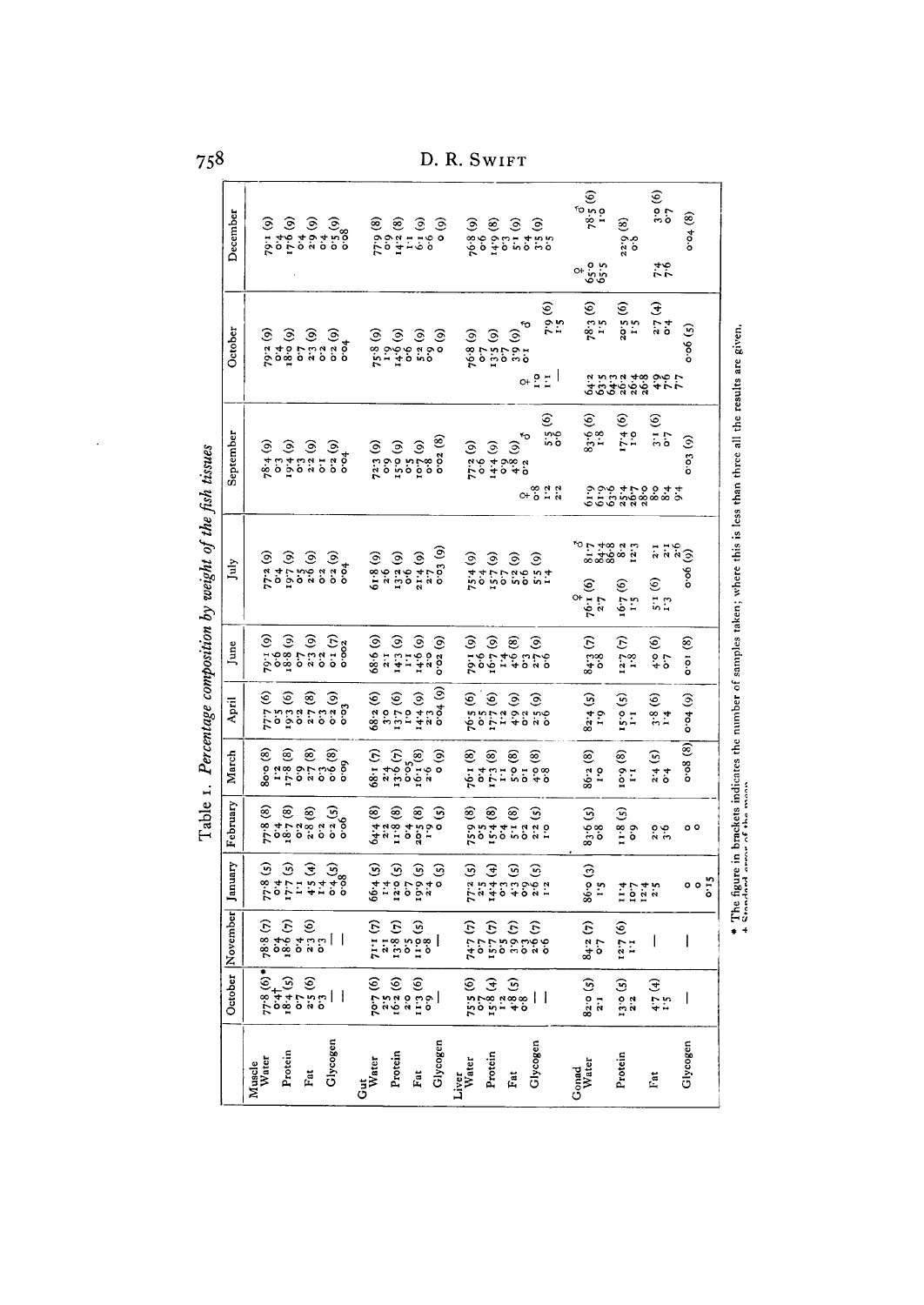curve of uptake and loss of isotope by the gland is a composite one formed by the difference at any time between the secretion and uptake of the isotope. The rate of fall of this curve is used as a comparative index of the activity of the gland. The more active the gland, the more rapidly the peak isotope concentration is reached, and the steeper the slope of the curve for the loss of isotope, as the isotope is secreted in organic combination at a greater rate. The results of the investigation into the thyroid activity are shown in Fig. 5, the regression coefficient for the iodine loss/ time curve for each fish examined is given, together with the monthly mean, from which it is apparent that the peak thyroid activity in these fish occurred in midsummer.

#### DISCUSSION

The rate at which an animal grows is the direct result of the interplay of many internal factors, and perhaps the simplest form of control imaginable would be for the growth rate to be directly governed by the amount of metabolites surplus to the animal's maintenance requirements. These requirements vary seasonally in a poikilothermic animal such as a fish, increasing with the rising temperature of the water in summer and decreasing in winter. The observed growth rate for brown trout (Fig. 2) belies this hypothesis at three periods of the year. Growth commences in spring while the water is still cold, the rate falls in summer and again in autumn when the water is warm.

Brown (1946) found that brown trout growing under constant environmental conditions had two temperature optima for growth, one between  $\tau$  and  $q^{\circ}$  C. and the other between 16 and 19° C. She suggests that, as the observed relationship between temperature and maintenance requirements follow a sigmoid curve, the activity of the fish rose to a maximum between 10 and 12° C., and decreased at higher temperatures; this decrease being enough to compensate for the increased basal metabolism at high temperatures, leading, with increasing temperature, to a depression followed by an increase in the growth rate. The results obtained in this work (Fig. 2) show two temperature optima for growth. In 1954 the maximum growth rate occurred between 8 and  $12^{\circ}$  C. and between 15 and 16° C., showing a remarkable agreement with those of Brown in spite of the difference in experimental conditions. During June and early July the fish were most active, difficult to handle and showed a higher mortality as a result of handling than at any other time of the year. This observation supports Brown's hypothesis that the activity of the fish rises to a maximum between the two growth rate maxima, and her explanation of the causes of the depression she observed in the growth rate will also account for that shown in this work. This increased activity presumably leads to an increase in the amount of metabolites needed for maintenance, and thus reduces the quantity available for growth, the rate of which falls in consequence. As this activity cannot be solely a temperature effect the cause must be sought elsewhere. Two other factors which could be responsible are exerting their maximum influence at this time of the year; the thyroid gland, which has reached its peak activity, and day-length which is at its maximum.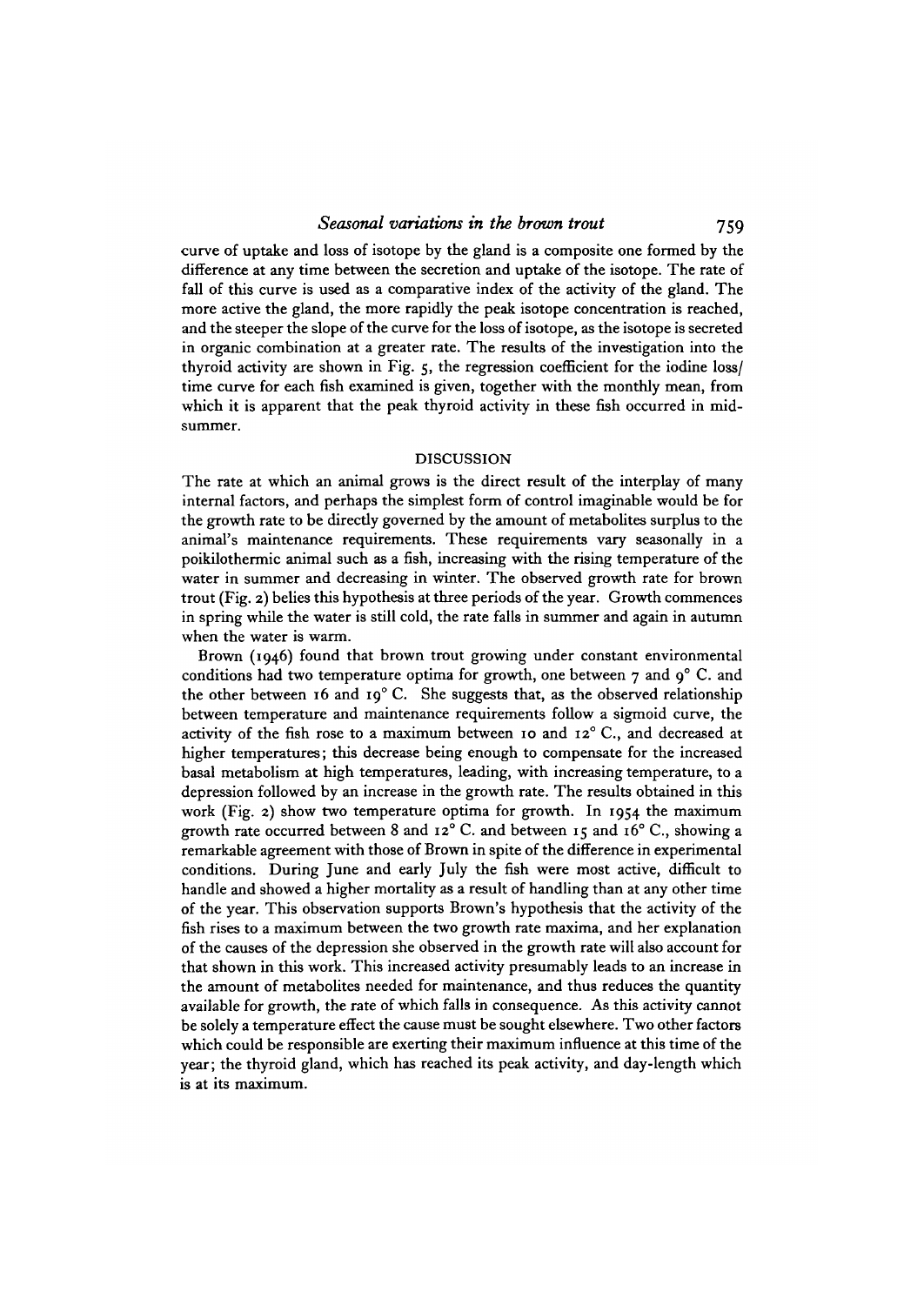The thyroid function in teleosts has been investigated by many workers (Root  $\&$ Etkin, 1937; Etkin, Root & Mofshin, 1940; Hasler & Meyer, 1942; Smith & Everett, 1943; Matthews & Smith, 1947. They have sought in vain to influence the rate of oxygen consumption in fish by the use of known mammalian thyroid stimulants and depressants, and thus to show that the function of the gland in fish is the same as that in mammals, namely to control the basic metabolic rate. A suggested reason for these negative results is that a specificity has evolved, rendering the fish insensitive to these preparations. Supporting evidence of this explanation is provided by the work of Smith & Matthews (1948) who obtained an increase in the oxygen consumption of *Bathystoma* when injected with parrot fish thyroid extract. On the other hand, Matty (1954), working with thyroidectomized dogfish, noted no decrease in the oxygen consumption of the experimental animals. This would have been fairly conclusive evidence that the thyroid, at least in elasmobranchs, does not influence the basic metabolism, if Matty had not detected protein bound iodine in the plasma of an experimental animal 6 weeks after thryoidectomy. Rats, injected with thyroid gland extracts of teleosts (Smith & Brown, 1952), and of elasmobranchs (Matty, 1954), show a positive increase in oxygen consumption, indicating that the fish gland secretes a hormone which can exert a similar effect to that of the mammalian gland.

Another approach to the problem of thyroid gland function, which has been made here and by other workers, is to survey the seasonal variations in the activity of the gland. The results of the present work show that the peak activity occurs during midsummer, but D. C. W. Smith informs me that he has found, according to histological criteria, that the thyroid gland of 1-year-old trout reaches a maximum activity in spring. There would seem to be two possible explanations for the discrepancy between these results; either that the thyroid gland in immature and maturing fish reaches its maximum activity at different times of the year or that, as has been suggested, a histological examination does not reveal the true biochemical state of the gland. Further work must be done to determine biochemically precisely what activity states of the gland are represented by the histological criteria used by previous workers.

Lieber (1936) found two peaks of activity in the gland of *Misgurnis fossilis,* one in May and the other in August, these periods preceding and following spawning in these fish. Hoar (1939) working with salmon parr found evidence of maximum activity in May. Buchmann (1940) found a seasonal activity in the gland of the herring which coincided with spawning. Barrington & Matty (1954) showed the peak thyroid activity in the minnow to occur in spring just previous to spawning. All these results suggest that the thyroid is most active immediately prior to gonad maturation. This fact has led Barrington & Matty to suggest that the thyroid function in fish is concerned with gonad activity. This hypothesis is supported by the results of their experiment (1952), which showed that minnows suffered a retardation in their gonad maturation when immersed in an  $\mathbf{o} \cdot \mathbf{r}$  % solution of thiourea. However, even if such a relationship was shown to exist it may not be the complete thyroid function as Hoar (1939), Buchmann (1940) and von Hagen (1936), working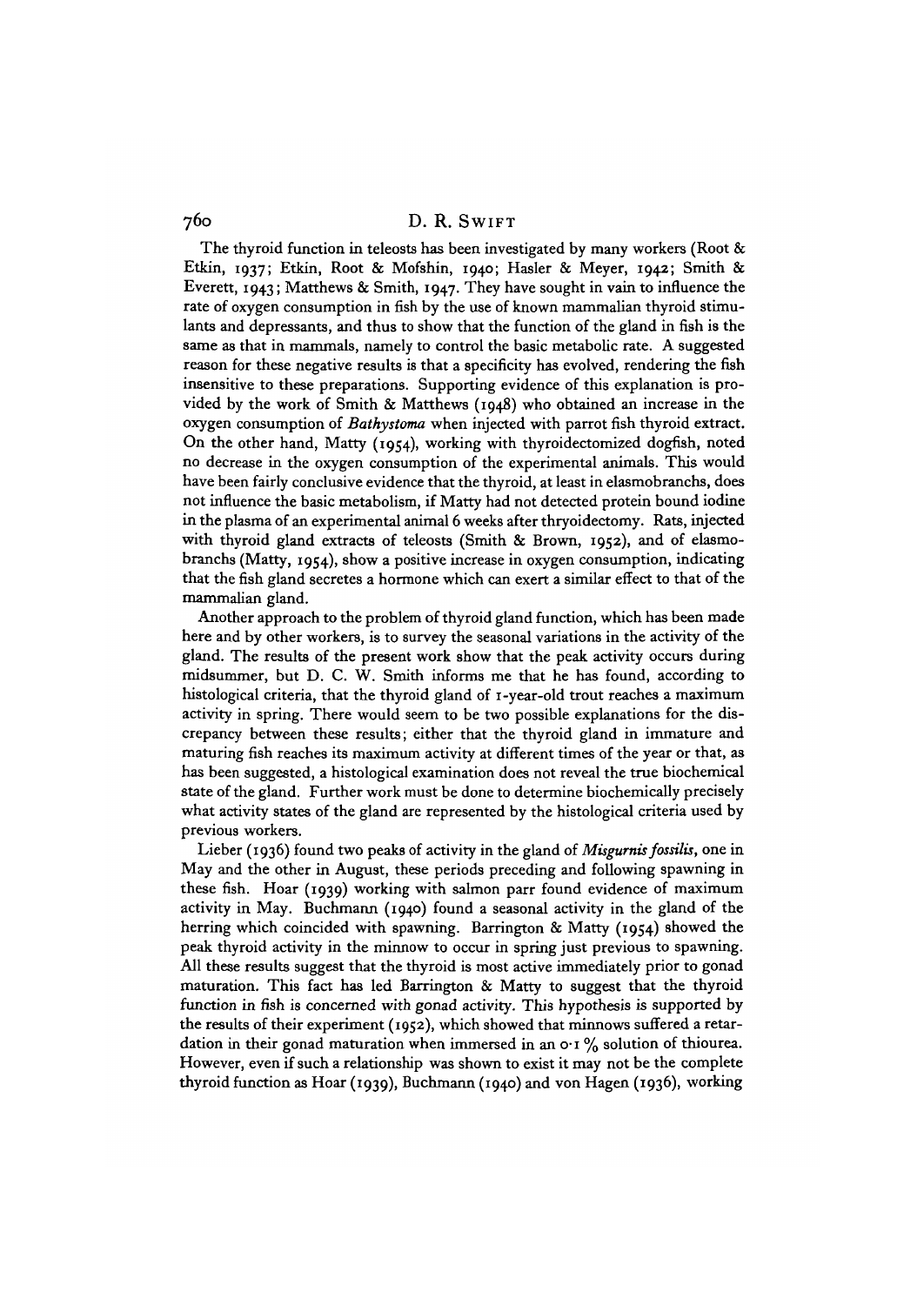#### *Seasonal variations in the brown trout* 761

with the salmon, herring and eel respectively, have shown that a marked thyroid activity occurs at metamorphosis. Fontaine & Callemand (1942) have also reported two periods of marked thyroid activity in the eel which correspond to changes in the environment, and the results reported here show that peak thyroid activity in the brown trout correspond to a period of great physical activity in the fish. Thus all the fish observed with a highly active thyroid have exhibited a common factor of great physical activity, from this fact it is postulated that the thyroid hormone in fish exerts a tonic effect on the whole nervous system of the animal, rendering the animal more responsive to external environmental stimuli. These observations would



Fig. 5. Seasonal variations in the thyroid gland activity. The glandular activity is expressed by the regression coefficient for the iodine loss/time curve. The curve for the seasonal variation is drawn to the monthly mea

also be in accord with a raising of the basic metabolic rate at times of great thyroid activity, but such an influence of the thyroid hormone remains to be demonstrated. The external environmental factor or factors responsible for the seasonal variation in the activity of the thyroid is unknown, the results shown here (Fig.  $\zeta$ ) suggest that day-length may play a part in determining this activity.

At the beginning of this discussion it was pointed out that the observed growth rate of the fish differed from a proposed elementary relationship between temperature and growth at three periods, in spring, in summer and in autumn. The summer anomaly is caused, in all probability, by the increase in activity of the fish. The autumn anomaly is without doubt caused by the ripening of the gonads, which occurs during July, August and September (Table 1). During late summer when the rate of supply of metabolites from the gut, if dependent on water temperature,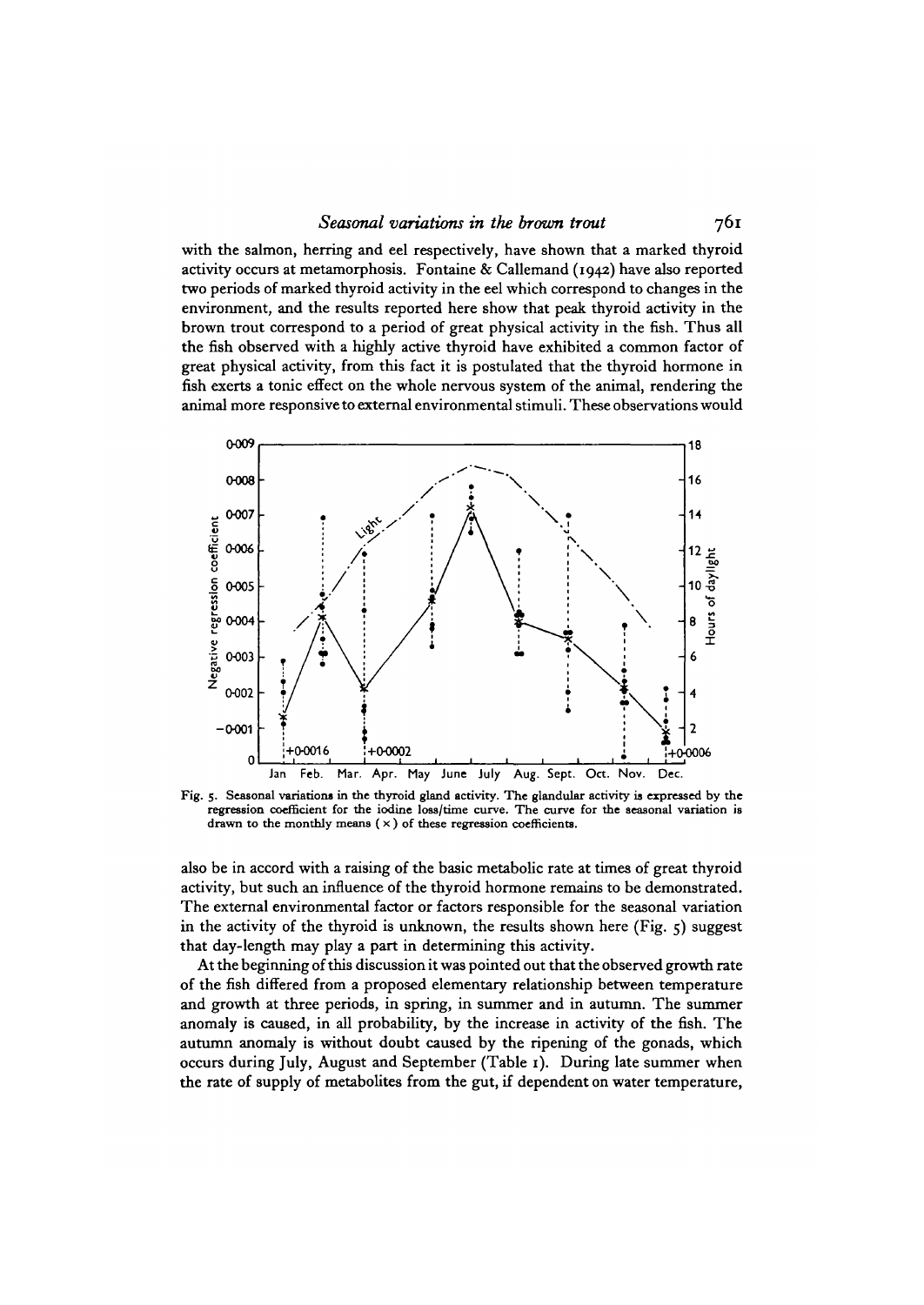must be virtually at its maximum, the fish is able to maintain a high growth rate, ripen its gonads and lay down food reserves (Fig. 2, Table 1). By August it seems that this supply of metabolites is insufficient to maintain both growth and gonad maturation. This is inferred from the fact that by October the fat stores around the gut have dropped from the July figure of 22 to  $5\%$  of the gut wall. During this period the females also draw on their liver glycogen stores. By the end of August the water temperature, and thus presumably the rate of supply of metabolites from the gut, begins to fall. The gonads are still ripening and their increased demand for metabolites from the decreasing supply available, is reflected by a fall in the growth rate. This interpretation is supported by a comparison of the growth rate curves for 1953 and 1954 (Figs. 2 and 3). In 1953 a very low percentage of the population ripened, and the fish maintained their growth rate until October, whereas in 1954 the growth rate of the fish, nearly all of which were ripe, decreased from the end of August.

That growth hormone occurs in fish (Pickford, 1954), suggests a possible cause of the commencement of growth in early spring, when this occurs the water temperature is still very low but day-length is increasing, suggesting that here again it is daylength which is the important external environmental factor.

#### SUMMARY

1. Seasonal variations in the growth rate, food reserves and activity of the thyroid gland of hatchery-reared brown trout have been investigated.

2. Two peaks of maximum growth rate were found, in spring and autumn. A marked depression of rate occurred during midsummer and winter.

3. Fat which was laid down along the mesenteries and pyloric caecae was found to be the main food reserve. Glycogen was found in small quantities in the liver and muscle. The composition of the muscle and liver was constant except for an autumnal fall in the female liver glycogen level. The fat reserves reached a peak of 23% by weight of the gut wall during July then fell to  $5\%$  in autumn.

4. Maturation of the gonads commenced in females in June and in males in July and was completed during October. The protein content of the ovary increased by  $16\%$ , and of the testis by 10%. The fat content of the ovary increased by 3%.

5. A new method is described for the determination of thyroid activity in fish using radioactive iodine. Peak thyroid activity was found to occur in midsummer.

I wish to thank Prof. F. G. Young for allowing me to do the preliminary parts of this work in his laboratory, also the many people who helped me there, in particular Dr J. C. Boursnell for his advice on the handling of radioactive isotopes. I am grateful for the assistance given to me by various members of the Freshwater Biological Association laboratory staff, in particular that of Mr D. F. Parker. Miss C. Kipling gave me invaluable advice on statistics. I wish to thank Prof. R. J. Pumphrey and Dr C. L. Smith for much stimulating criticism and advice. Finally, I am indebted to Mr H. C. Gilson who has advised and encouraged me throughout this work.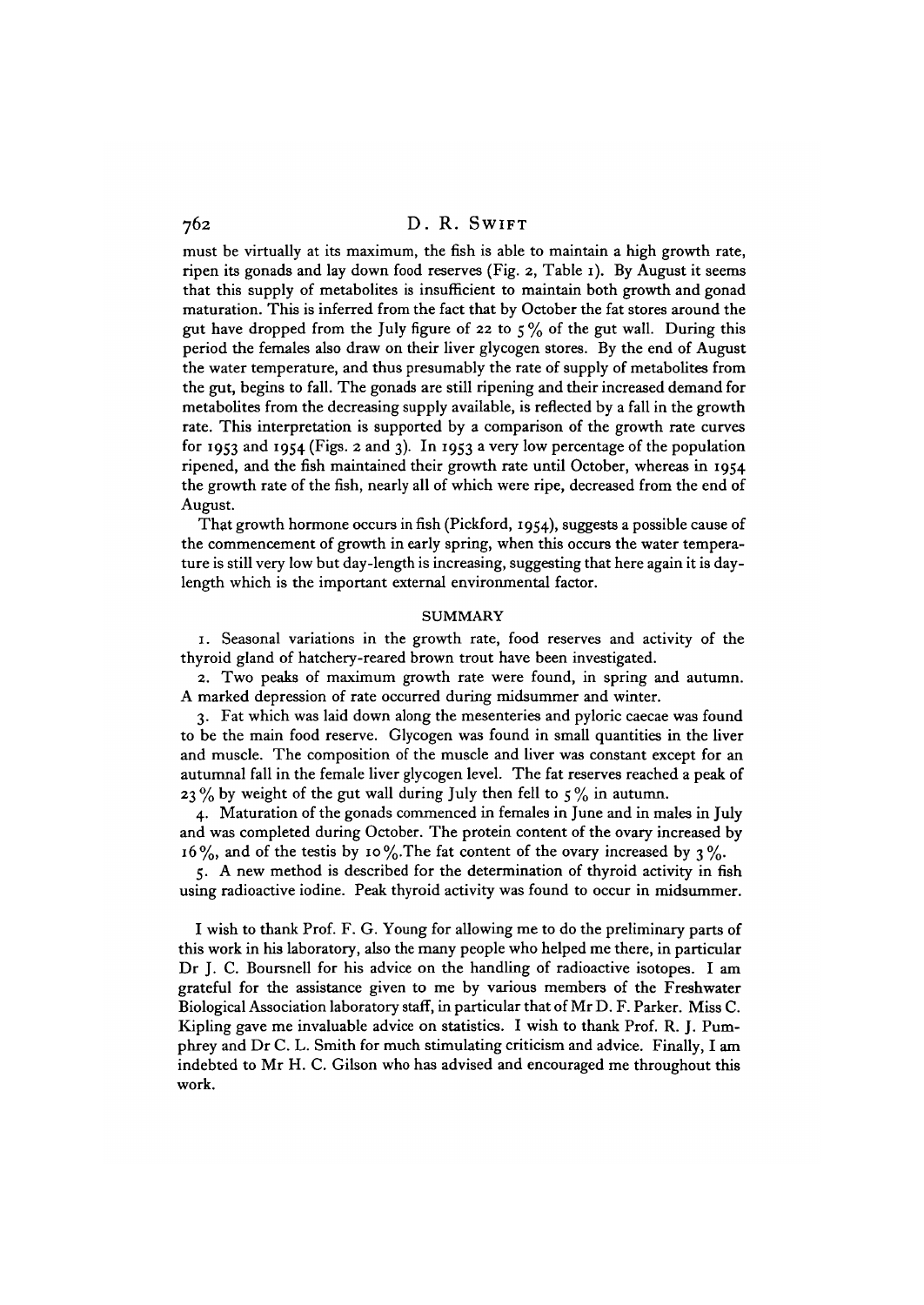#### **REFERENCES**

ALLEN, K. R. (1940). Studies on the biology of the early stages of the salmon. Salmo salar. I.<br>Growth in the river Eden. J. anim. Ecol. 9, 1.<br>BARRINGTON, E. J. W. & MATTY, A. J. (1952). Influence of thiourea on reproductio

*Phoximus phoximus* L. with some observations on the effect of temperature. *Proc. Zool. Soc.*<br>Lond., 124. 80.

*BERG, O & GORBMAN, A. (1953).* Utilization of iodine by the thyroid of the platyfish *Xiphophorus maculatus. Proc. Soc. Exp. Biol., N.Y.*, 83, 751.

**BROWN, M. E. (1946). The growth of brown trout.** (S. *trutta* L.). 3. The effect of temperature on the growth of two-year-old trout. *J. Exp. Biol.* **22,** 145.

the growth of two-year-old trout. *J. Exp. Biol.* **33,** 145. BUCHMANN, H. (1940). Hypophyse und Thryoidea im Individualzyklus des Herings. *Zool. jfb.* **66, 191.**

CARTER, G. S. (1933). On the control of the level of activity of the animal body. 1. The endocrine

control of seasonal variations of activity in the frog. *J. Exp. Biol.* 10, 256.<br>CHANNON, H. J. & SABY, M. K. EL (1932). Fat metabolism of the herring. 1. A preliminary survey.<br>Biochem. J. 37, 354.<br>CHIBNALL, A. C., REES, M

*fonttnalii)* in 3 Michigan trout streams. *Copeia,* no. 2, 107.

tion of goldfish. Physiol. Zool. 13, 415.<br>FONTAINE, M. & CALLEMAND, O. (1942). L'activite thyroidienne de L'Anguille au cours de son<br>developpement. Arch. Zool. exp. gén. 82, 129.

FONTAINE, M. & LELOUP, J. (1952). Iodemie et thyroxinemie elevees des poissons Teleosteens migra-<br>teurs amphibiotiques. C.R. 11<sup>°</sup> Congres International Chim. Biol. Paris 1953.

FONTAINE, M., LELOUP, J. & OLIVEREAU, M. (1953). Da la necessite de l'emploi des techniques convergentes pour l'etude de la fonction thyroidienne chez les Poissons. *Congr. int. Phytiol. Montreal Sept.* 1953.<br>Good, KRAMER, & SOMOGYI (1933). The determination of glycogen. J. Biol. Chem. 100, 485.

HAGEN, F. von (1936). Die wichtigsten Endokrinen des Flussals. Thyroidea, Thymus and Hypophyse im Lebenzyklus des Flussals. (Anguilla vulgaris) nebst einegen Untersuchungen uber das chromophile und chromophobe Kolloid der

HASLER, A. D. & MEYER, R. K. (1942). Respiratory responses of normal and castrated goldfish to teleost and mammalian hormones. *J. Exp. Zool.* 91, 391.<br>HOAR, W. S. (1939). The thyroid gland of the Atlantic salmon. *J. Morph.* 65, 257.

- HOAR, W. S. (1951). Some aspects of the physiology of fish. Ont. Fish. Res. Lab. no. LXXI.<br>LA ROCHE, G. (1950). Fixation du radioiode par la glande thyroide du Saumon de l'atlantique. Ann.<br>ACFAS. 16, 134.
- *ACFAS.* **16,** 134. LIEBER, A. (1936). Der Jahrezyklus der Schildrtise von *Misgumu fottilit* L. und seine experimentelle

LYN, W. G. & WACHOWSKI, H. E. (1951). The thyroid gland and its function in cold blooded vertebrates. *Quart. Rev. Biol.* **26**, 123.<br>MATTHEWS, S. A. (1947). Concentration of <sup>131</sup>I by the thyroid gland of the Bermuda Parrot Fish

*Anat. Rec.* 99, 592.<br>MATTHEWS, S. A., & SMITH, D. C. (1947). The effect of thiourea on the oxygen consumption of<br>Fundulus. Physiol. Zool. 20, 16.

MATTY, A. J. (1954). Thyroidectomy of the dogfish *Scyllium canicula* L. and the effect of dogfish thyroid upon the oxygen consumption of rats. *J. Mar. Biol. Ass. U.K.* 33, 689.

thyroid upon the oxygen consumption of rats. *J. Mar. Biol. Ait. U.K.* **33,** 689. MYANT, N. B. (1953). The uptake of radio-iodine by the rabbit's thyroid measured in vivo. *J. Phytiol. 110,* **278.**

OLIVEREAU, M. (1952). Action de la thiouree et du thiouracil sur le comportement de l'iode radioactif dans la glande thyroide de deux teleosts marins. C.R. Soc. Biol., Paris, 146, 248.

PENTELOW, F. T. K. (1939). The relation between growth and food consumption in the brown trout.<br>S. trutta L. J. Exp. Biol. 16, 445.<br>PICKFORD, G. E. (1954). The response of hypophysectomized male killifish to purified fish

hormone as compared with the response to purified beef growth hormone. *Endocrinology,* 55, 274.

 $50$  Exp. Biol. 32, 4